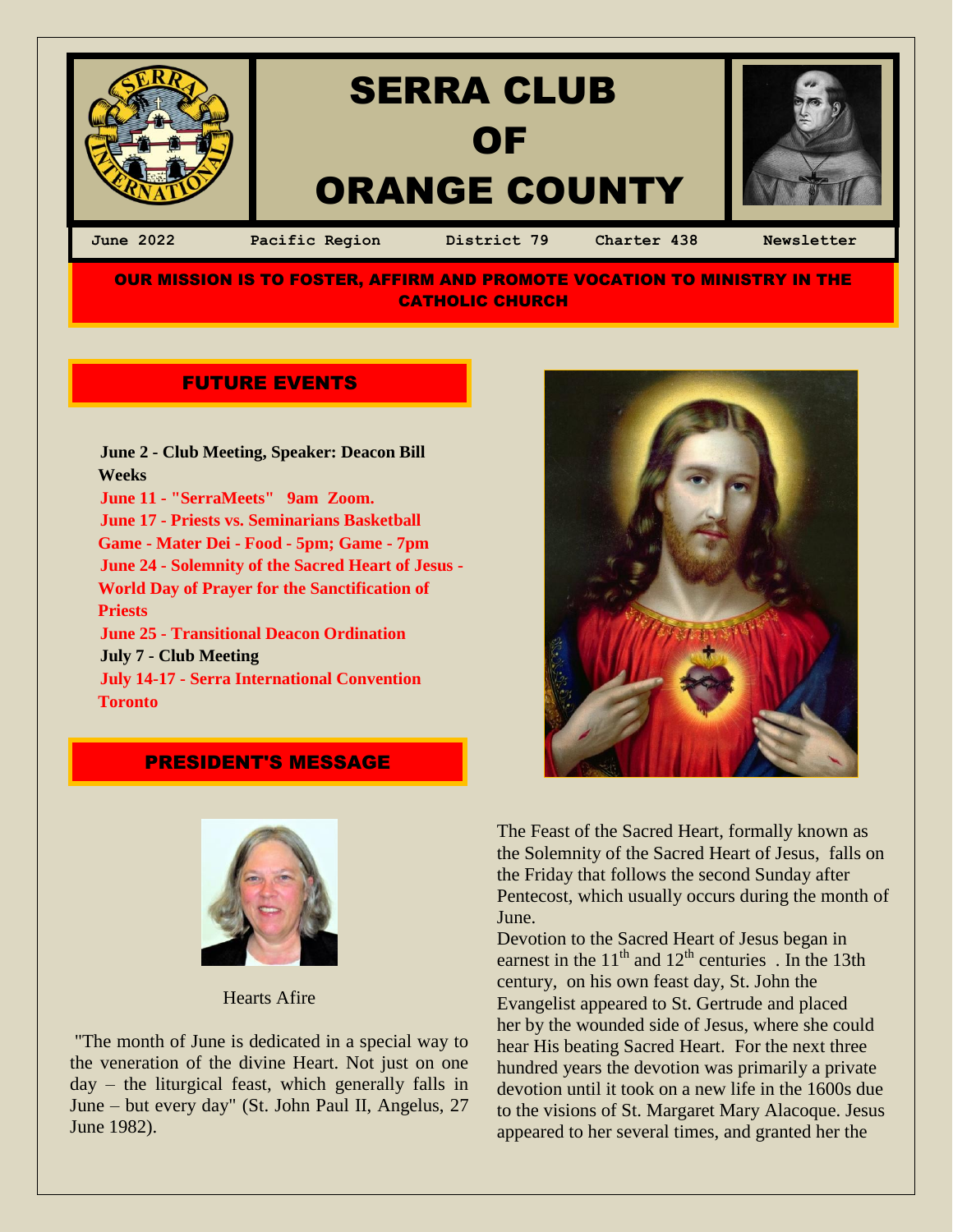same privilege he had granted to St. Gertrude: she was allowed to rest her head upon his heart. He revealed 12 promises to those souls who would honor the Most Sacred Heart of Jesus. He requested to be honored under the figure of His Heart of flesh, as well as by frequent Communion, Communion on the First Friday of the month, and the observance of the Holy Hour. He asked her for a feast of reparation. Margaret Mary's account was published in 1684 and was widely read. Many practiced the devotion. It wasn't until 1856 that Pope Pius IX would extend the feast to the whole church. Finally, on June 11, 1899, by order of Leo XIII, all mankind was solemnly consecrated to the Sacred Heart. St. Margaret Mary was canonized by Benedict XV in 1920.

The Solemnity of the Sacred Heart of Jesus is also a special day of prayer for the sanctification of priests. The World Day of Prayer for the Sanctification of Priests will be marked by the universal Church this year on Friday, June 24. This celebration was established by Pope John Paul II in 2002 and encourages priests to reflect upon the importance and dignity of their vocation. In 2009, the feast also marked the beginning of a "Year for Priests".

The Church encourages priests to reflect upon the gift of priesthood they have received from Christ; and the faithful are encouraged to pray for their priests that they may be strengthened in their ministry and remain steadfast in their commitment to the Lord.

In his General Audience, June 6, 2018 address, Pope Francis said: *"I invite you to pray to the Heart of Jesus during the month of June and to support your priests with closeness and affection, so that they are the image of this Heart full of merciful love.*"

Let us pray for our priests this month in this special way.

The month of June is also traditionally when priesthood ordinations occur. We do not have any ordinations of priests this year in our Diocese but three seminarians will be ordained as deacons. Serrans are invited to this transitional deacon ordination on June 25 at 10am at Christ Cathedral.

> In God's Love, Catherine Walton

## SPEAKER



This month the Serra Club of Orange County was pleased to welcome the very energetic Fr. Kiet Ta, Parochial Vicar at St. Thomas More in Irvine, whose life story was filled with interesting turns of events which eventually led him to his calling to serve as a Catholic priest.

Fr. Kiet was born in Vietnam to a Chinese Buddhist father and a Catholic mother. His father converted to Catholicism to marry his mother. The couple had 4 children and Fr. Kiet is the second born. However, after 15 years of marriage, his parents decided to divorce and Fr. Kiet's father returned to Buddhism and forced his children to do the same, except for Fr. Kiet who refused to deny his Christian faith. His father became indignant and kicked his son out of the house. However, Fr. Kiet was very applied to his studies and was able to find a good job, continue his studies with a scholarship and still attend Mass once a week, which he felt was his responsibility to God.

In 1994 Fr Kiet's mother arrives in the U.S. by herself and immediately starts paperwork to bring her children as well. In order to make a living, Fr. Kiet's mother has become a palm reader and consequently stops going to Church. In 1995, Fr. Kiet arrives with his younger brother and he starts working a full-time job. Having only attended two years of college, Fr. Kiet returns to study at Goldenwest College as a Business Major. He later transfers to Cal State Fullerton to complete his undergraduate work and it is here that he hears students singing Christian songs in which the lyrics attack Catholics. His pride is hurt and leads him to establish the Vietnamese Catholic Student Association which brought assistance to nursing homes and other charitable works. His thoughts of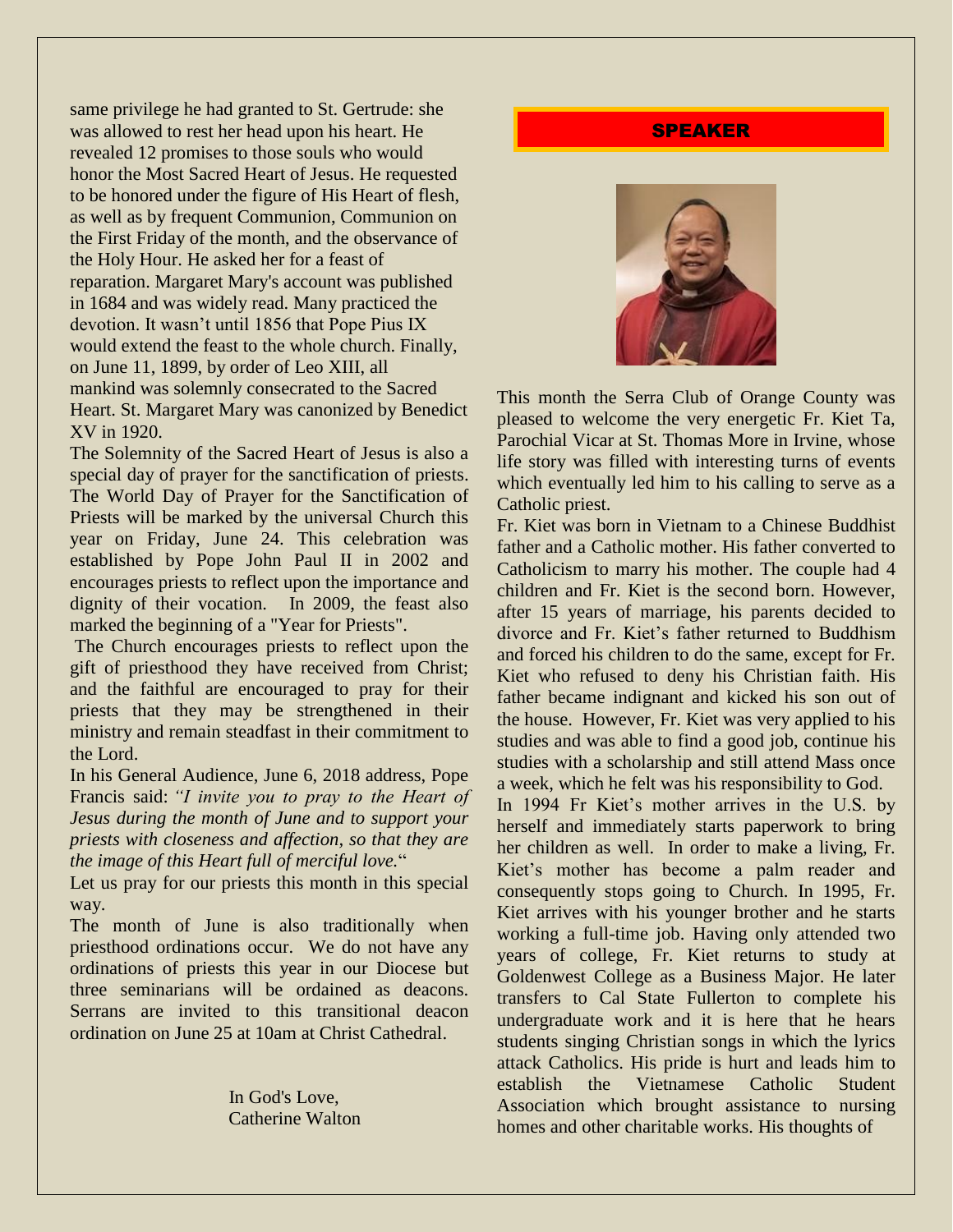having a vocation came about when his girlfriend noticed he spent more time with his friends and charity works than with her. He loved doing God's work but upon graduating in 2002 he makes a plan to live the "wild life" in Vietnam to see if God is still calling. That thrill only lasted five weeks, whereupon he returned to the U.S. and directly to the Vocations Office. He becomes more involved in the Church and begins by attending World Youth Day Canada, participated in by Pope John Paul II.

In January 2003, Fr. Kiet enters St. John's Seminary at 27 years of age and is ordained in 2010 (the only priest to be ordained that year). St. Norbert's is Fr. Kiet's first assignment. However, Fr. Kiet's English is so bad that he is sent to Queretaro, Mexico to study Spanish instead. In 2014 he is assigned to Mater Dei High School as Spiritual Advisor and also serves 5 years at Christ Our Savior Parish in Santa Ana. This is a new experience for him, as he never went to a Catholic High School in the U.S. He absolutely loves it and remembers it fondly.

His present assignment at St. Thomas More arrives in 2019 and Covid brings in a new challenge - not knowing how to serve the community. Drive-through confessions are put into effect and are a big success.

Fr. Kiet's mother was doubtful her son would ever become a priest and offered no support. However, after Fr. Kiet's ordination, his mother quit her job and has returned to the Church. Fr. Kiet gives half of his salary to his mother and the other half to charity.

Gabriella Negrete

#### VOCATIONS REPORT



The seminarian who received the gift card for this month, donated by Virginia Mort, is Ivan Lopez. Ivan is from St. Polycarp Parish and is in

College 1 at St. John's Seminary. Ivan will be leaving for the Holy Land very soon and will be in residence at St. Martin de Porres in Yorba Linda at the beginning of July. Ivan came from a devoted Catholic family and feels his vocation started at home. Ivan attended the youth group at his parish, served as an usher and altar server which helped him grow in his faith. In high school Ivan wanted to grow stronger in his faith and began attending daily Mass. When he was in college his parents helped him to go on a mission trip to Peru. Ivan observed how the children there had almost nothing materially and yet were so happy because of the love of God. That was a defining moment and he decided to enter the seminary. He credits Monsignor Doctorczyk in helping him in his discernment.

Our Serra Club received a nice note from seminarian David Hoang, thanking us for the gift card. David graduated from Bishop White Seminary, Bachelor of Arts in Philosophy. The next step for him will be Theological Studies at Mt. Angel Seminary. David shared that his journey has been both joyous and challenging. He feels our prayers and support are a special blessing every step of the way. He looks forward to serving the people of the Diocese of Orange and has us in his prayers.

On June 25, 2022 at 10:00 a.m. at Christ Cathedral, Bishop Kevin W. Vann will ordain to the Order of Deacon, Mr. Ian Michael Gaston, Mr. Jesus David Moreno Noriega, Mr. Benjamin Minh Nguyen. The Serra Club members are invited to attend.

Any questions regarding discernment, contact our Vocations Director,

Father Brandon Dang, at 714-282-3036 or [bdang@rcbo.org.](mailto:bdang@rcbo.org)

**VOCATIONS PRAYER:** Gracious God, help us realize that we are called by our baptism to continue the mission of Jesus by proclaiming the Good News. We pray that you bless each of us as we respond to your call. Guide those discerning your call and give them the support they need. We ask this in Jesus name. Amen .

> Mary Brockschmidt Vice President, Vocations